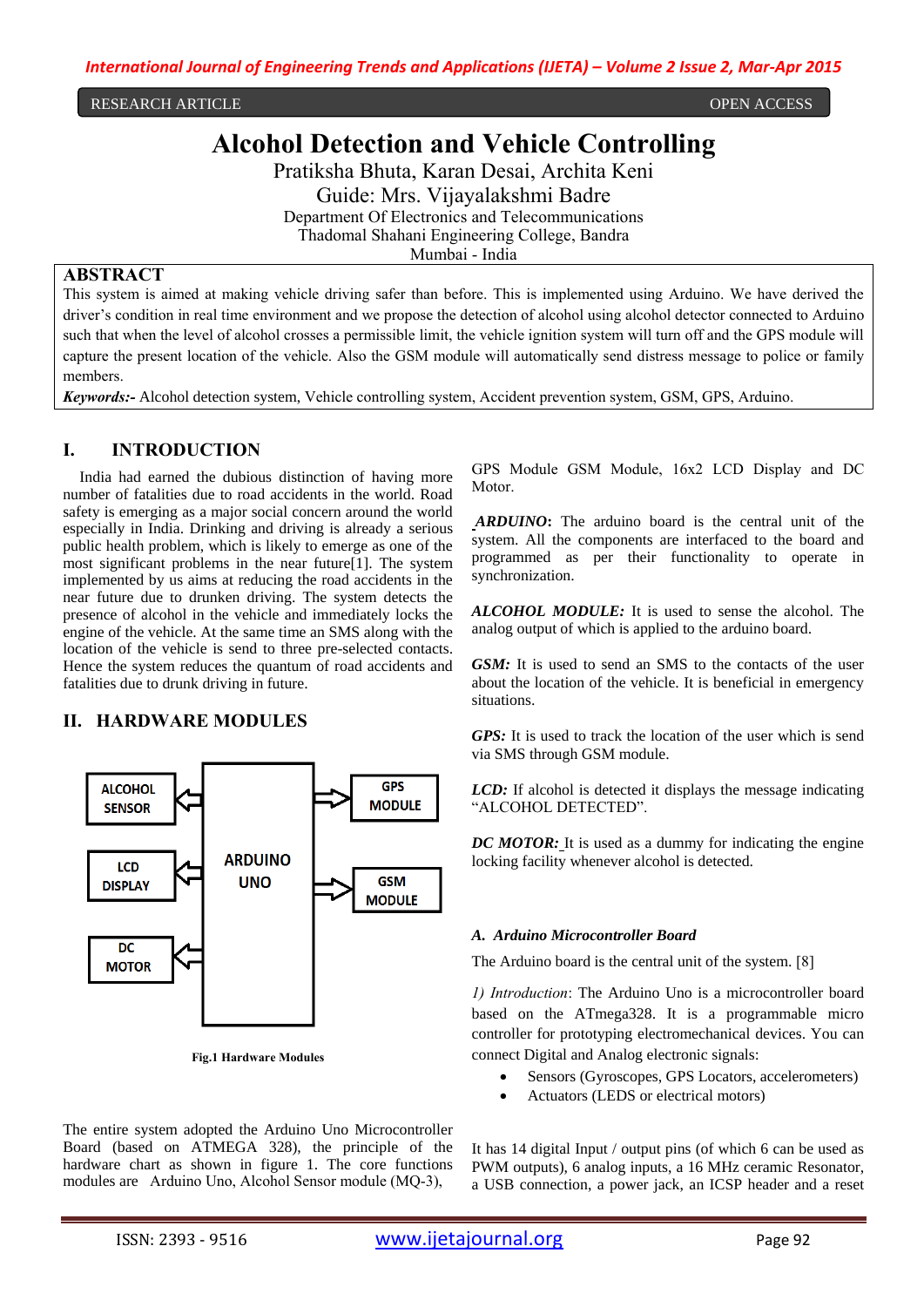button as shown in figure 2. It contains everything needed to support the microcontroller; simply connect it to a computer with a USB cable or power it with a AC-to-DC adapter or battery to get started.

The Uno differs from all preceding boards in that it does not use the FTDI USB-to-serial driver chip. Instead, it features the Atmega16U2 (Atmega8U2 up to version R2) programmed as a USB to-serial



## *2) Features:*

| Microcontroller          | ATmega328                          |
|--------------------------|------------------------------------|
| <b>Operating Voltage</b> | 5V                                 |
| Input Voltage            |                                    |
| (Recommended)            | 7-12V                              |
| Input Voltage (limits)   | $6 - 20V$                          |
| Digital I/O Pins         | 14 (of which 6 provide PWM output) |
| Analog Input Pins        | 6                                  |
| DC Current per I/O Pin   | 40 mA                              |
| DC Current for 3.3V Pin  | 50 mA                              |
| Flash Memory             | 32 KB (ATmega328) of which 0.5     |
| KB used by boot loader   |                                    |
| <b>SRAM</b>              | 2 KB (ATmega328)                   |
| <b>EEPROM</b>            | 1 KB (ATmega328)                   |
| Clock Speed              | 16 MHz                             |

*3) Communication:* The Arduino Uno has a number of facilities for communicating with a computer, another Arduino, or other microcontrollers. The ATmega328 provides UART TTL (5V) serial communication, which is available on digital pins  $0$  (RX) and  $1$  (TX). An ATmega16U2 on the board channels this serial communication over USB and appears as a virtual com port to software on the computer. The '16U2 firmware uses the standard USB COM drivers, and no external driver is needed. However, on Windows, a .inf file is required. The Arduino software includes a serial monitor which allows simple textual data to be sent to and from the Arduino board. The RX and TX LEDs on the board will flash when data is being transmitted via the USB-to-serial chip and USB connection to the computer (but not for serial communication on pins 0 and 1). *B. Alcohol Sensor MQ-3*

 The analog gas sensor - MQ3 is suitable for detecting alcohol, this sensor can be used in a Breathalyzer. It has a high sensitivity to alcohol and small sensitivity to Benzene. The sensitivity can be adjusted by the potentiometer. Sensitive material of MQ-3 gas sensor is SnO2, which with lower conductivity in clean air. When the target alcohol gas exist, the sensor's conductivity is higher along with the gas concentration rising, use of simple electro circuit, Convert change of conductivity to correspond output signal of gas concentration.[7]



**Fig.3 Alcohol Sensor**

 MQ-3 gas sensor has high sensitivity to Alcohol, and has good resistance to disturb of gasoline, smoke and vapor. The sensor could be used to detect alcohol with different concentration; it is with low cost and suitable for different application.

*1) Sensitivity Adjustment:* Resistance value of MQ-3 is difference to various kinds and various concentration gases. So, when using these components, sensitivity adjustment is very necessary. It is recommended to calibrate the detector for 0.4mg/L (approximately 200ppm) of Alcohol concentration in air and use value of Load resistance that (RL) about 200 K $\Omega$ ( $100\text{K}\Omega$  to 470 K $\Omega$ ). When accurately measuring, the proper alarm point for the gas detector has to be determined after considering the temperature and humidity influence.

## *2) Character configuration:*

- *•* Good sensitivity to alcohol gas
- Simple drive circuit
- Long life and low cost
- High sensitivity to alcohol and small towards benzene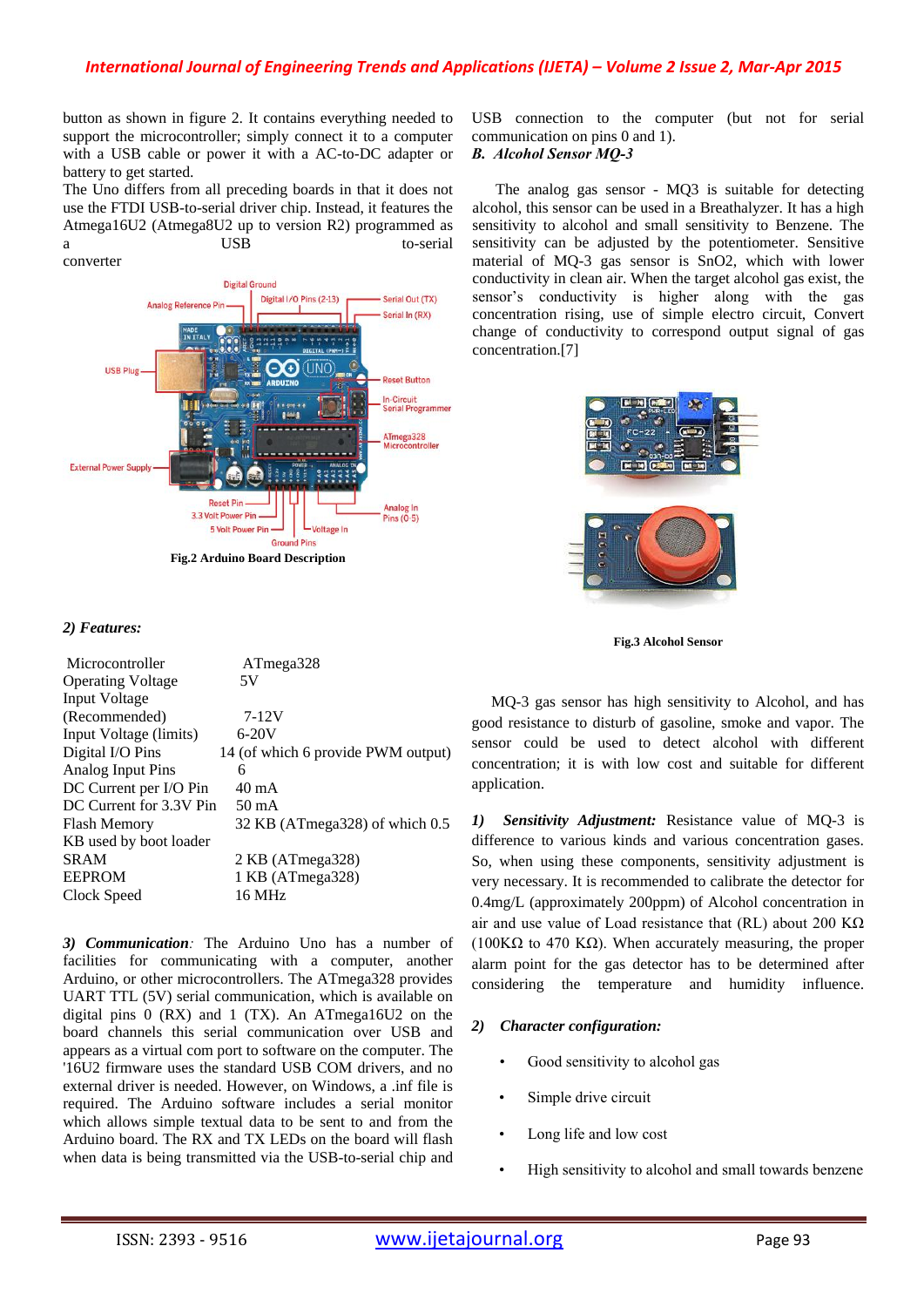## *International Journal of Engineering Trends and Applications (IJETA) – Volume 2 Issue 2, Mar-Apr 2015*

- Fast response and High sensitivity and stability and long life.
- *3) Specifications:*
	- Power supply needs: 5V
	- Interface type: Analog
	- Pin Definition: 1-Output 2-GND 3-VCC
	- High sensitivity to alcohol and small sensitivity to Benzene
	- Fast response and High sensitivity
	- Stable and long life
	- Simple drive circuit with size:  $40x20mm$

## *C. GSM Module*

 The GSM net used by cell phones provides a low cost, long range, wireless communication channel for applications that need connectivity rather than high data rates. Machinery such as industrial refrigerators and freezers, HVAC, vending machines, vehicle service etc. could benefit from being connected to a GSM system.



 Take a given example. A garage offers a very special package to their customers. Based on the mechanics knowledge and the given vehicle, tailored service intervals can be specified. A part of the service agreement is installation of a GSM modem in the vehicle. An on board service application can then notify the garage when the vehicle approaches its service interval. The garage will schedule an appointment and inform the customer.

 The customer will benefit from a reliable and well-serviced vehicle at a minimum cost. The garage on the other hand can provide excellent customer support, vehicle statistics, efficient work scheduling, and minimum stocks.

This application note describes how to use an AVR to

control a GSM modem in a cellular phone. The interface between modem and host is a textual protocol called Hayes AT-Commands. These commands enable phone setup, dialing, text messaging and many such features.

*1) Theory of Operation:* The protocol used by GSM modems for setup and control is based on the Hayes AT-Command set. The GSM modem specific commands are adapted to the services offered by a GSM modem such as: text messaging, calling a given Phone number, deleting memory locations etc. Since the main objective for this application note is to show how to send and receive text messages, only a subset of the AT-Command set needs to be implemented. [9]

The European Telecommunication Standard Institute (ETSI) GSM 07.05 defines the AT-Command interface for GSM compatible modems. From this document some selected commands are chosen, and presented briefly in this section. This command subset will enable the modem to send and receive SMS messages.

*2) AT-Command set overview:* Figure 5 describes the AT-Command set. The commands can be tried out by connecting a GSM modem to one of the PC's COM ports.

| <b>Description</b>                                     |
|--------------------------------------------------------|
| Check if serial interface and GSM<br>modem is working. |
| Turn echo off, less traffic on serial<br>line.         |
| Display of new incoming SMS.                           |
| Selection of SMS memory.                               |
| SMS string format, how they are<br>compressed.         |
| Read new message from a given<br>memory location.      |
| Send message to a given recipient.                     |
| Delete message.                                        |
|                                                        |

 *2.1) Message format (AT+CMGF):* The "AT+CMGF" command is used to set input and output format of SMS messages. Two modes are available:

- PDU mode: reading and sending SMS is done in a special encoded format.
- Text mode: reading and sending SMS is done in plain text.

 PDU mode format saves message payload and is default on most modems. PDU mode is implemented in the source code for this application note, it is possible to use text mode to reduce code footprint if the connected modem supports this.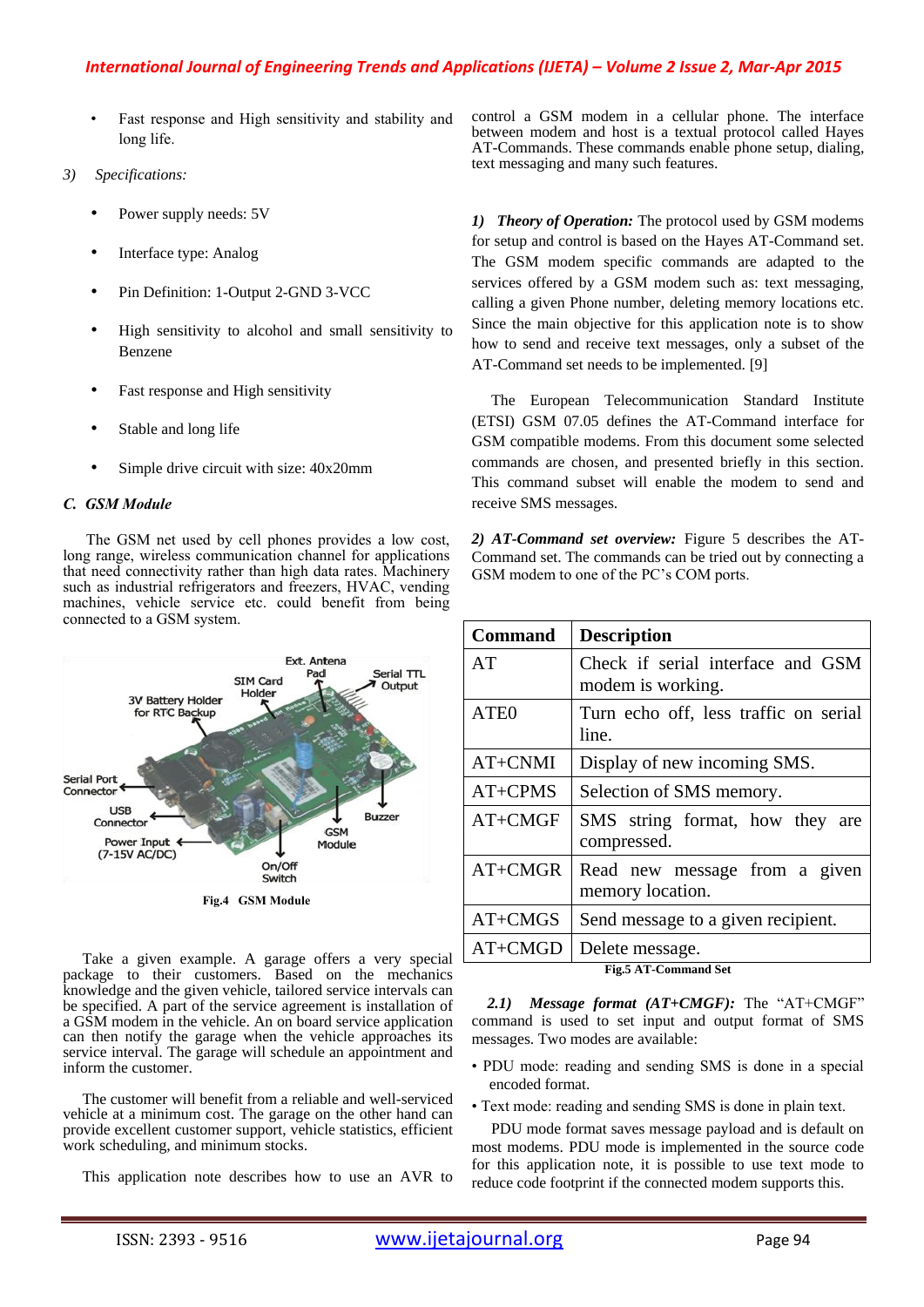## *International Journal of Engineering Trends and Applications (IJETA) – Volume 2 Issue 2, Mar-Apr 2015*

 In text mode header fields as sender address, message length, validation period etc. can be read out in plain text together with the sent message.

 *2.2) Read Message (AT+CMGR):* The "AT+CMGR" command is used to read a message from a given memory location. Execution of "AT+CMGR" returns a message at [index] from selected memory [M1]. The status of the message and the entire compressed message (PDU) is returned. To get any useful information out of the compressed message it should be decompressed.[9]

 *2.3) Send Message (AT+CMGS):* This command enables the user to send SMS messages.. After the user defined fields are set, the message can be compressed and sent using the "AT+CMGS" command. [9]

#### *D. GPS Module*

 The **Global Positioning System** (**GPS**) is a spacebased satellite navigation system that provides location and time information in all weather conditions, anywhere on or near the Earth where there is an unobstructed line of sight to four or more GPS satellites. The system provides critical capabilities to military, civil and commercial users around the world. It is maintained by the United States government and is freely accessible to anyone with a GPS receiver, an example of which is shown in figure 6.[12]



GPS devices may have capabilities such as: [12]

- Maps, including streets maps, displayed in human readable format via text or in a graphical format [turn-by](http://en.wikipedia.org/wiki/Turn-by-turn_navigation)[turn navigation](http://en.wikipedia.org/wiki/Turn-by-turn_navigation) directions to a human in charge of a vehicle or vessel via text or speech.
- Directions fed directly to an [autonomous vehicle](http://en.wikipedia.org/wiki/Autonomous_car) such as a robotic probe.
- [Traffic congestion maps](http://en.wikipedia.org/wiki/Traffic_congestion_map) (depicting either historical or real time data) and suggested alternative directions.

 Information on nearby amenities such as restaurants, fueling stations, and [tourist attractions.](http://en.wikipedia.org/wiki/Tourist_attraction)

*GPS may be able to answer [12]:*

- The roads or paths available, traffic congestion and alternative routes, roads or paths that might be taken to get to the destination.
- If some roads are busy (now or historically) the best route to take.
- The location of food, banks, hotels, fuel, airports or other places of interests,
- The shortest route between the two locations.
- The different options to drive on highway or back roads.

Other GPS devices need to be connected to a computer in order to work. This computer can be a [home](http://en.wikipedia.org/wiki/Home_computer)  [computer,](http://en.wikipedia.org/wiki/Home_computer) [laptop,](http://en.wikipedia.org/wiki/Laptop) [PDA,](http://en.wikipedia.org/wiki/Personal_digital_assistant) [digital camera,](http://en.wikipedia.org/wiki/Digital_camera) or [smart phones.](http://en.wikipedia.org/wiki/Smartphone) Depending on the type of computer and available connectors, connections can be made through a [serial](http://en.wikipedia.org/wiki/Serial_cable) or [USB](http://en.wikipedia.org/wiki/Universal_Serial_Bus) cable, as well as [Bluetooth,](http://en.wikipedia.org/wiki/Bluetooth) [Compact Flash,](http://en.wikipedia.org/wiki/CompactFlash) [SD,](http://en.wikipedia.org/wiki/Secure_Digital_card) [PCMCIA](http://en.wikipedia.org/wiki/PC_Card) and the newer [Express Card.](http://en.wikipedia.org/wiki/ExpressCard) Some PCMCIA/Express Card GPS units also include a [wireless modem.](http://en.wikipedia.org/wiki/Wireless_modem)

- GPS module is an ideal for applications involving navigation, tracking or surveying. [12]
- 5V power 40mA current draw.
- 45s cold start, 38s warm start, 8s hot start.
- -159dB sensitivity.

#### *E. LIQUID CRYSTAL DISPLAY*

#### *1) Introduction:*

LCD (Liquid Crystal Display) screen is an electronic display module and find a wide range of applications. A 16x2 LCD display is very basic module and is very commonly used in various devices and circuits. These modules are preferred over [seven segments](http://www.engineersgarage.com/content/seven-segment-display) and other multi segment [LEDs](http://www.engineersgarage.com/content/led). The reasons being: LCDs are economical; easily programmable; have no limitation of displaying special & even [custom](http://www.engineersgarage.com/microcontroller/8051projects/create-custom-characters-LCD-AT89C51)  [characters](http://www.engineersgarage.com/microcontroller/8051projects/create-custom-characters-LCD-AT89C51) (unlike in seven segments), [animations](http://www.engineersgarage.com/microcontroller/8051projects/display-custom-animations-LCD-AT89C51) and so on.

A **16x2 LCD** means it can display 16 characters per line and there are 2 such lines. In this LCD each character is displayed in 5x7 pixel matrix. This LCD has two registers, namely, Command and Data.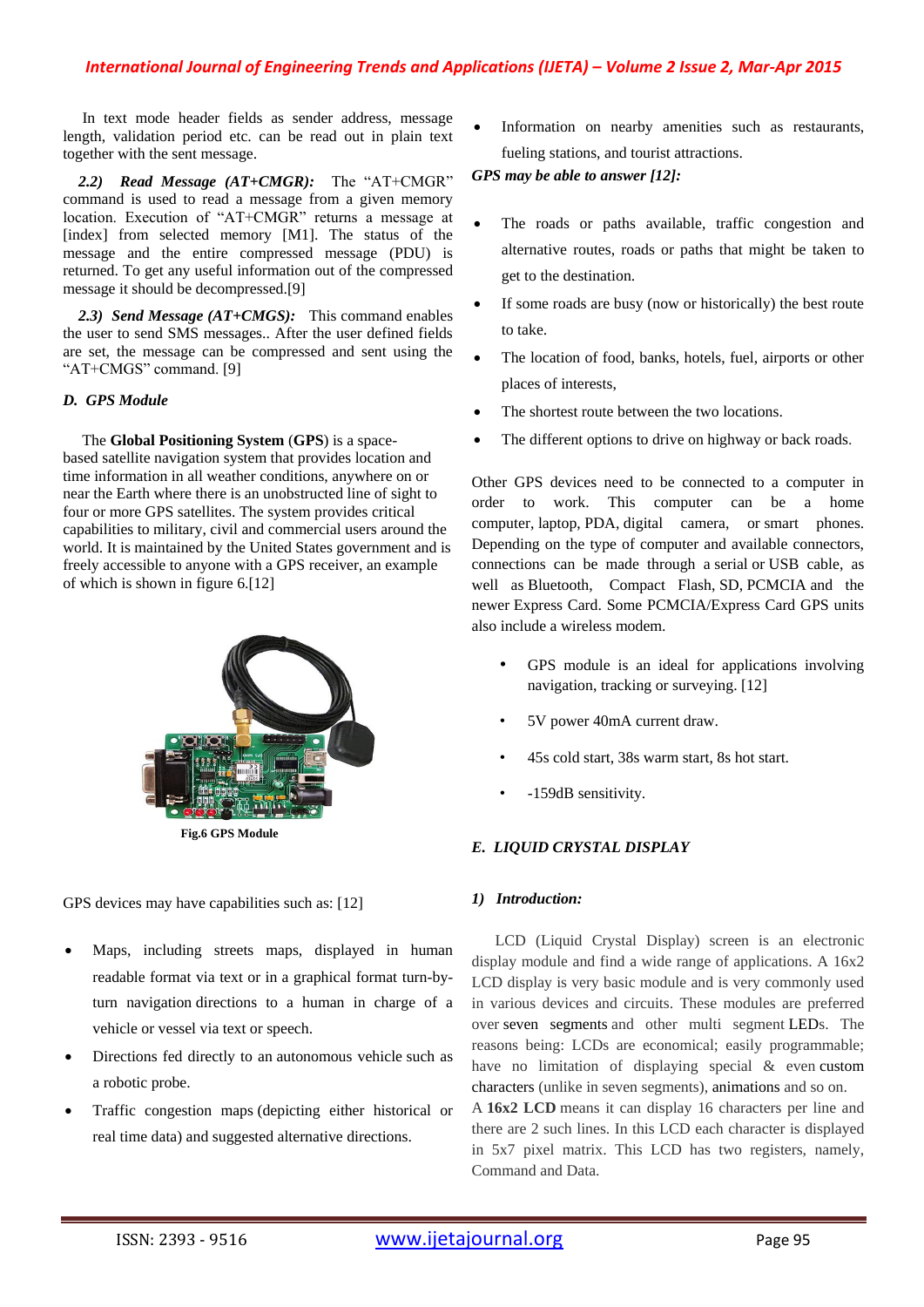

**Fig.7 16x2 LCD**

 The command register stores the command instructions given to the LCD. A command is an instruction given to LCD to do a predefined task like initializing it, clearing its screen, setting the cursor position, controlling display etc. The data register stores the data to be displayed on the LCD. The data is the ASCII value of the character to be displayed on the LCD. A typical LCD is shown in figure 7.

*2) Features:* [5]

- 5 x 8 dots with cursor
- Built-in controller (KS 0066 or Equivalent)
- + 5V power supply (Also available for + 3V)
- $1/16$  duty cycle
- B/L to be driven by pin 1, pin 2 or pin 15, pin 16 or A.K (LED)
- N.V. optional for  $+ 3V$  power supply

#### *F. DC Motor*

This DC or direct [current](http://www.electrical4u.com/electric-current-and-theory-of-electricity/) motor works on the principal, when a [current](http://www.electrical4u.com/electric-current-and-theory-of-electricity/) carrying conductor is placed in a [magnetic field,](http://www.electrical4u.com/what-is-magnetic-field/) it experiences a torque and has a tendency to move. This is known as motoring action. If the direction of [current](http://www.electrical4u.com/electric-current-and-theory-of-electricity/) in the wire is reversed, the direction of rotation also reverses. When [magnetic field](http://www.electrical4u.com/what-is-magnetic-field/) and electric field interact they produce a mechanical force, and based on that the working principle of dc motor established. The direction of rotation of a this motor is given by Fleming's left hand rule, which states that if the index finger, middle finger and thumb of your left hand are extended mutually perpendicular to each other and if the index finger represents the direction of [magnetic field,](http://www.electrical4u.com/what-is-magnetic-field/) middle finger indicates the direction of current, then the thumb represents the direction in which force is experienced by the shaft of the dc motor.[11]



**Fig 8 . Dc motor principle and construction**

Structurally and construction wise a direct [current](http://www.electrical4u.com/electric-current-and-theory-of-electricity/) motor is exactly similar to a [DC generator,](http://www.electrical4u.com/principle-of-dc-generator/) but electrically it is just the opposite. Here we unlike a generator we supply electrical energy to the input port and derive mechanical energy from the output port. We can represent it by the block diagram shown below.





Here in a DC motor, the supply [voltage](http://www.electrical4u.com/voltage-or-electric-potential-difference/) E and [current](http://www.electrical4u.com/electric-current-and-theory-of-electricity/) I is given to the electrical port or the input port and we derive the mechanical output i.e. torque T and speed ω from the mechanical port or output port. The input and output port variables of the direct [current](http://www.electrical4u.com/electric-current-and-theory-of-electricity/) motor are related by the parameter K. [11]

$$
T = KI \text{ and } E = K\omega
$$

So from the picture above we can well understand that motor is just the opposite phenomena of a [DC generator,](http://www.electrical4u.com/principle-of-dc-generator/) and we can derive both motoring and generating operation from the same machine by simply reversing the ports